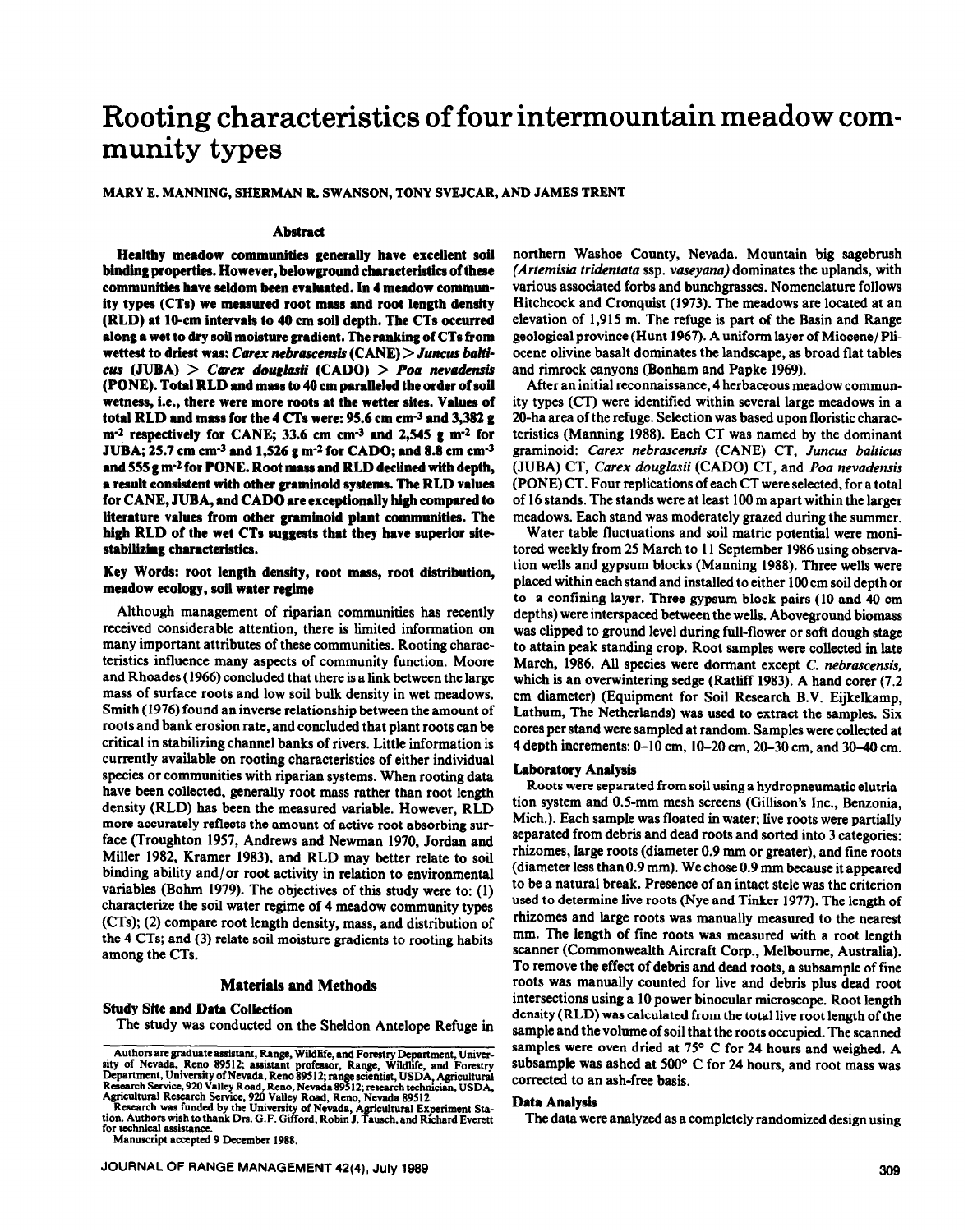|  |  | Table 1. Floristic and edaphic characteristics for the C. nebrascensis (CANE), J. balticus (JUBA), C. douglasii (CADO) and P. nevadensis (PONE) CTs. |  |
|--|--|------------------------------------------------------------------------------------------------------------------------------------------------------|--|
|--|--|------------------------------------------------------------------------------------------------------------------------------------------------------|--|

|                                                                         | Community Type |             |                          |              |  |  |  |  |  |
|-------------------------------------------------------------------------|----------------|-------------|--------------------------|--------------|--|--|--|--|--|
| Variable                                                                | <b>CANE</b>    | <b>JUBA</b> | <b>CADO</b>              | <b>PONE</b>  |  |  |  |  |  |
| % composition of the dominant                                           |                |             |                          |              |  |  |  |  |  |
| $(CV\%)$                                                                | 58 (8)         | 59 (12)     | 62(22)                   | 61 (31)      |  |  |  |  |  |
| Species richness                                                        | 13             | 21          |                          | 17           |  |  |  |  |  |
| Annual production $(g m-2)$                                             | 602.40         | 766.40      | 206.30                   | 322.80       |  |  |  |  |  |
| Soil (great group)                                                      | Haplaquolls    | Haplaquolls | Haploxerolls/Argixerolls | Haploxerolls |  |  |  |  |  |
| Sampling date at which soil moisture<br>dropped below $-0.3$ MPa (1986) |                |             |                          |              |  |  |  |  |  |
| 10 cm depth                                                             | Sept. 11       | Aug. 9      | June 11                  | June 4       |  |  |  |  |  |
| 40 cm depth                                                             | Sept. 11       | Sept. 11    | July 9                   | June 19      |  |  |  |  |  |

the Statistical Analysis System (SAS). The General Linear Model procedure was used because the number of replications was not equal across treatments. Two stands were floristic outliers based upon classification and ordination (Manning 1988) and were eliminated. When treatment effects were significant  $(p<.05)$ , means were separated using the least significant difference (LSD) method. Mass and RLD values are reported in 10-cm increments.



**Fig. 1.** *Representative water tablefluctuotionsfor CANE, JUBA, CAD0 and PONECTs tokenfrom3/25/86to9/11/86. Arrowsindicote that the water table fell below the depth of the well bottoms.* 



### **Results and Discussion**

Based on both soil (Table 1) and hydrologic characteristics (Fig. l), the 4 CTs could be separated into 2 wet meadow types (CANE and JUBA) and 2 dry meadow types (CAD0 and PONE). Ordination of the 4 CTs based on floristics revealed a wet to dry coenocline with CANE at the wettest end followed by JUBA, CADO, and PONE at the driest end (Manning 1988). Large differences among CTs for root mass and RLD (Fig. 2) appeared to be related to the edaphic and hydrologic characteristics. Values of total root mass to 40 cm for the 4 CTs were:  $3,382$  g m<sup>-2</sup> for CANE, 2,545 g  $m<sup>-2</sup>$  for JUBA, 1,526 g m<sup>-2</sup> for CADO and 555 g m<sup>-2</sup> for PONE. The wetness of the CANE CT indicates that the large root mass was not essential to acquire sufficient moisture for growth. Thus, it appears that factors other than water availability *per se* were influencing root growth. Nutrient limitations probably affected root growth and distribution (Andrews and Newman 1970). Both Auclair (1982) and Bernard and Fiala (1986) have suggested that nutrient limitations may help explain the extensive root growth in Carex meadows.

The CT rankings were similar for mass and RLD; however, there were relatively small differences in root mass at O-10 cm between CANE and JUBA, yet RLD in the CANE CT was more than double that for the JUBA CT (Fig. 2). Root length density of CANE declined only  $44\%$  between 0-10 and 10-20 cm depths. whereas RLD for the other 3 CTs at 10–20 cm was about one-fifth the value at O-10 cm (Fig. 2). Svejcar and Christiansen (1987) have suggested that fibrous roots may have more length per unit mass with increasing depth, and thus mass may decline more rapidly with depth than length. For root mass all CTs exhibited the decline



**Fig. 2.** *Total root moss and root length density for CANE, JUBA, CAD0 ond PONE CTs for the O-10, 10-20, 20-30, and 30-40 cm depths.*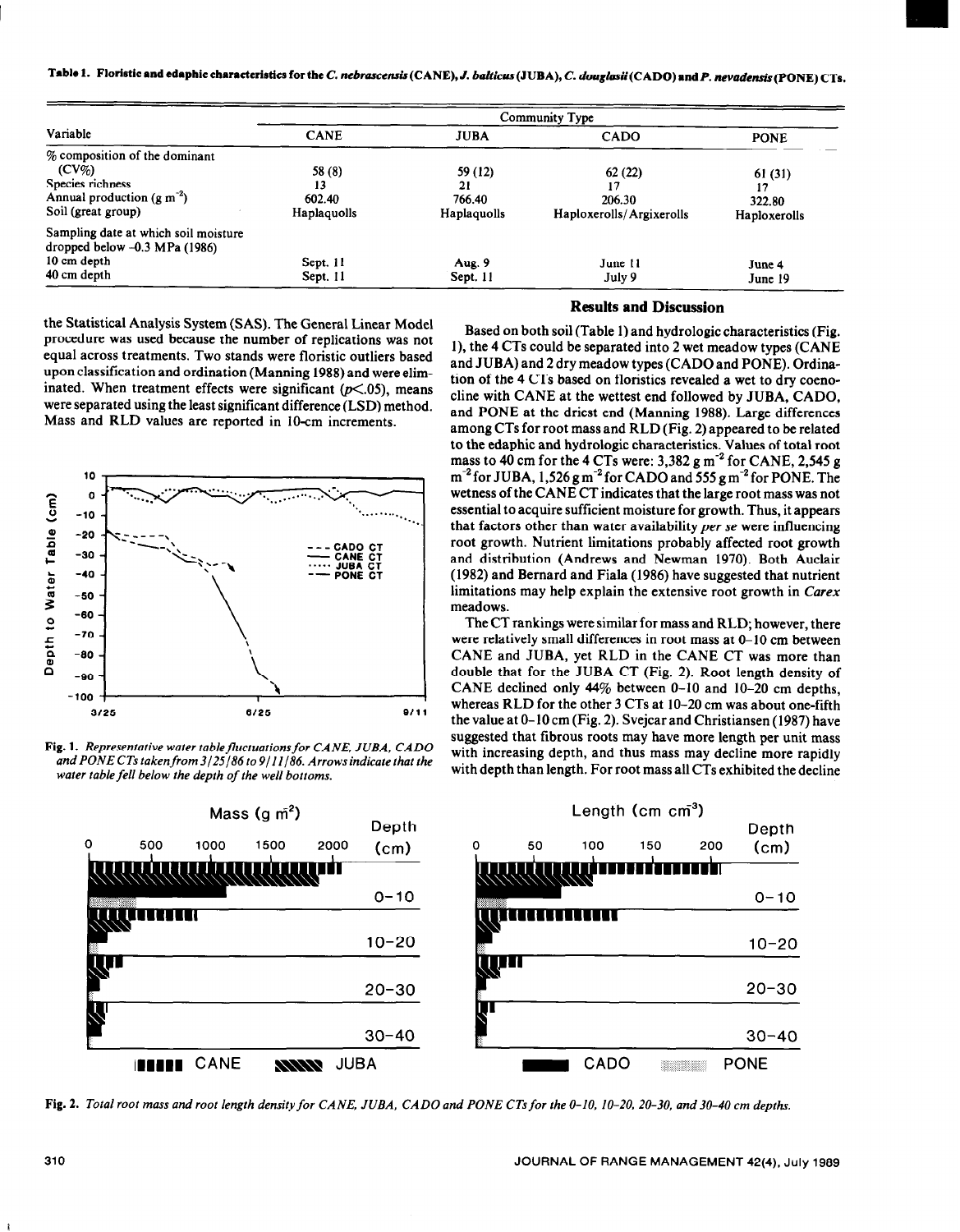Table 2. Mass per unit area of soil (g m<sup>-2</sup>) of rhizomes, large<sup>1</sup> and fine roots for *C. nebrascensis* (CANE), *J. balticus* (JUBA), *C. douglasii* (CADO) and *P.* nevudensis **(PONE) CTs.** 

| Depth (cm) | <b>Rhizomes</b>     |        |             |             | Large       |                    |             |                   | Fine        |        |                   |                   |
|------------|---------------------|--------|-------------|-------------|-------------|--------------------|-------------|-------------------|-------------|--------|-------------------|-------------------|
|            | CANE                | JUBA   | <b>CADO</b> | <b>PONE</b> | <b>CANE</b> | JUBA               | <b>CADO</b> | <b>PONE</b>       | <b>CANE</b> | JUBA   | <b>CADO</b>       | <b>PONE</b>       |
| $0 - 10$   | 679.2a <sup>1</sup> | 680.5a | 349.1b      | 97.7c       | 241.8a      | 265.3a             | 159.6a      | 76.8c             | 1153.7a     | 934.1a | 628.6a            | 213.8b            |
| $10 - 20$  | 62.4a               | 6.9b   | l.8b        | .2b         | 272.6a      | 190.3 <sub>b</sub> | 82.5c       | 49.8c             | 543.3a      | 151.5b | 84.3 <sub>b</sub> | 34.1 <sub>b</sub> |
| $20 - 30$  | 3.6a                | 8.9a   | i .9a       | . 2a        | 108.4a      | 97.2a              | 55.2b       | 13.1c             | 166.0a      | 71.0b  | 42.7b             | 20.2 <sub>b</sub> |
| $30 - 40$  | 3.8a                | 2.9a   | .4a         | 4.3a        | 59.4a       | 96.1a              | 67.7a       | 21.6 <sub>b</sub> | 87.9a       | 40.8bc | 51.3 <sub>b</sub> | 22.6c             |

**'Large roots sre greater than 0.9 mm in diameter, fine roots arc less than 0.9 mm in diameter.** 

<sup>2</sup>Means within size class rows followed by different letters are significantly different (P<.05).

**with depth typical of many graminoid systems (Smoliak et al.** 1972, **Bartos and Sims 1974). Bernard and Fiala (1986) reported that over !X% by weight** of Carex *trichocarpa* roots were **in the upper** 10 **cm of soil.** 

**The total root mass values** reported in this study are comparable to values reported in the literature (Table 2). Kuramoto and Bliss (1970) measured root mass to  $25 \text{ cm}$  of  $3,527 \text{ g m}^{-2}$  for a "tall sedge snowbank" community and 750 g m.2 for a "mesic **grass" commun**ity. In a sub-humid tallgrass prairie, Dahlman and Kucera (1965) reported root mass of  $954 \text{ g m}^{-2}$  in the 0-10 cm soil layer. However, there are relatively few studies of root length with which to compare our results. Annual crop species generally exhibit surface horizon RLD values in the range of 2.0 to 8.0 cm cm<sup>-3</sup> (Taylor and Klepper 1974, Gregory et al. 1984, McGowan et al. 1984), although lower values have been reported (Allmaras et al. 1975). Svejcar and Christiansen (1987) measured maximum RLD values of 9.0 cm cm.' on Caucasian bluestem *(Bothriochloa caucasica)* pastures at the O-30 cm depth. In this study, average RLD in the O-40 cm depth averaged 95.6, 33.6, 25.7, and 8.8 cm  $cm^{-3}$  for the CANE. JUBA, CADO, and PONE CTs, respectively. Thus it appears that RLD of the PONE CT is comparable to that reported from other grassland communities; but RLD from the other 3 CTs, especially CANE, is much higher than generally found in graminoid systems.

Separation of belowground components allows an assessment of how each component influences mass and length. The fine roots (<.9mm) had an overwhelming influence on RLD (Table 3). In general, rhizomes and large roots (>.9mm) together accounted for less than 5% of the total root length in a given sampling depth. However, in a number of instances, the combined mass of rhizomes and large roots was nearly twice as high as that of fine roots.

If root length is critical for soil binding (Pavlychenko 1942, Crider 1945, Troughton 1957), then total belowground mass may not be sufficient for assessing the erosion control potential of a given community. Root length density is probably more closely related to erosion control; it may at least be necessary to separate mass of fine roots from mass of other belowground components. An additional consideration is that roots and rhizomes may have different growth periods (Gallagher et al. 1984), and a seasonal change in belowground mass could reflect either root or rhizome growth.

# **Summary and Conclusions**

Root **length density was relatively high in the 4** meadow CTs, but

especially high in the 2 wet meadow. CTs (CANE and JUBA). There was a direct relationship between the wetness of a site and the RLD and mass of the existing CT, i.e., the wetter sites had more length and mass than the drier sites. Thus, the extensive growth in the 2 wet CTs must have been a response to factors other moisture acquisition; nutrient uptake has been suggested in the literature. Further research will be necessary to determine how rooting patterns influence the stability and soil-binding characteristics of a given riparian community.

# **Literature Cited**

- Allmaras, R.R., W.W. Nelson, and W.B. Vorrhees. 1975. Soybean and corn rooting in southwestern Minnesota: II. Root distributions and related water inflow. Soil Sci. Soc. Amer. Proc., 39:771-777.
- **Andrew, R.E., end E.I. Newman. 1970. Root density and competition for nutrients. Ecol. Plant. 319-334.**
- Auclair, A.N.D. 1982. Seasonal dynamics of nutrients in a *Carex* meadow. **Can. J. Bot. 60~1671-1678.**
- **Bartos, D.L., and P.L. Sims. 1974. Root dynamics of a shortgrass ecosystem. J. Range Manage. 27:33-36.**
- **Bernard, J.M., and K. FiaIa. 19%. Distribution and standing crop of living and dead roots in three wetland** *Carex* **species, Bull. Torrey Bot. Club 113:1-5.**
- **Bohm, W. 1979. Methods of studying root system. Springer-Verlag. New York.**
- **Bonham, H.F., end K.C. Papke. 1969. Geology and mineral deposits of**  Washoe and Storey counties, Nevada. Nevada Bureau of Mines Bull. 70. **Mackay School of Mines, Univ. of Nevada, Reno.**
- **Crider, F J. 1945. Three introduced lovegrasses for soil conservation. Circ. 730. USDA.**
- Dahlman, R.D., and C.L. Kucera. 1965. Root productivity and turnover in native prairie. Ecology 46:84-89.
- **CaBagher, J.L., P.L. Wolf, and W.J. Pfeiffer. 1984. Rhizome and root growth rates and cycles in protein and carbohydrate concentrations in Georgia Spurrzira** *ultemifloru* **Loisel. plants. Amer. J. Bot. 71:165-169.**
- **Gregory, P.J., K.D. Shepherd, and P.J. Cooper. 1984. Effects of fertilizer on root growth and water use of barley in northern Syria. J. Agr. Sci. 103:429-438.**
- **Hitchcock, C.L., and A. Cronquist. 1973. Flora of the Pacific Northwest. Univ. of Washington Press, Seattle, Wash.**
- **Hunt, C.B. 1967. Physiography of the United States. W.H. Freeman Co., San Francisco, Calif.**
- **Jordan, W.R., and F.R. Miller. 1982. Genetic variability in sorghum root systems: Implications for drought tolerance. p. 155.170. In: "Genetic Engineering of Gsmoregulation"(D.W. Rains, R.C. Vallentine, and A. Hollaender, eds). Plenum, New York.**
- **Kramer, P.J. 1983. Water relations of plants. Academic Press, Inc., Orlando, Fla.**

Table 3. Length per unit volume of soil (cm cm<sup>-3</sup>) of rhizomes, large<sup>1</sup> and fine roots for *C*. nebrascensis (CANE), *J. balticus* (JUBA), *C. douglasii* (CADO) and P. nevadensis (PONE) CTs.

| Depth (cm) | <b>Rhizomes</b>    |      |             | Large       |             |             |             | Fine        |             |                   |                   |                   |
|------------|--------------------|------|-------------|-------------|-------------|-------------|-------------|-------------|-------------|-------------------|-------------------|-------------------|
|            | <b>CANE</b>        | JUBA | <b>CADO</b> | <b>PONE</b> | <b>CANE</b> | <b>JUBA</b> | <b>CADO</b> | <b>PONE</b> | <b>CANE</b> | <b>JUBA</b>       | <b>CADO</b>       | <b>PONE</b>       |
| $0 - 10$   | .24 <sub>b</sub> 2 | .27Ь | .32a        | .12b        | .90a        | 83a         | l.31a       | .99b        | 206.75a     | 97.09b            | 71.86b            | 22.65c            |
| $10 - 20$  | .03a               | .00b | .01b        | .00b        | .22a        | .85b        | .70Ь        | .43c        | 117.83a     | 17.93Ь            | 12.69b            | 4.33 <sub>b</sub> |
| $20 - 30$  | .00a               | .00a | .01a        | .00a        | .58a        | .51a        | 49a         | .22b        | 37.81a      | 9.23 <sub>b</sub> | 6.59 <sub>b</sub> | 3.13 <sub>b</sub> |
| $30 - 40$  | .00b               | .00Ъ | .00b        | .01a        | .39ab       | .56a        | .52ab       | .35b        | 15.54a      | 6.28 <sub>b</sub> | 8.18b             | 3.04c             |

**'Large roots are greater than 0.9 mm in diameter, fine roots arc less than 0.9 mm in diameter.**  <sup>2</sup>Means within size class rows followed by different letters are significantly different  $(F<.05)$ .